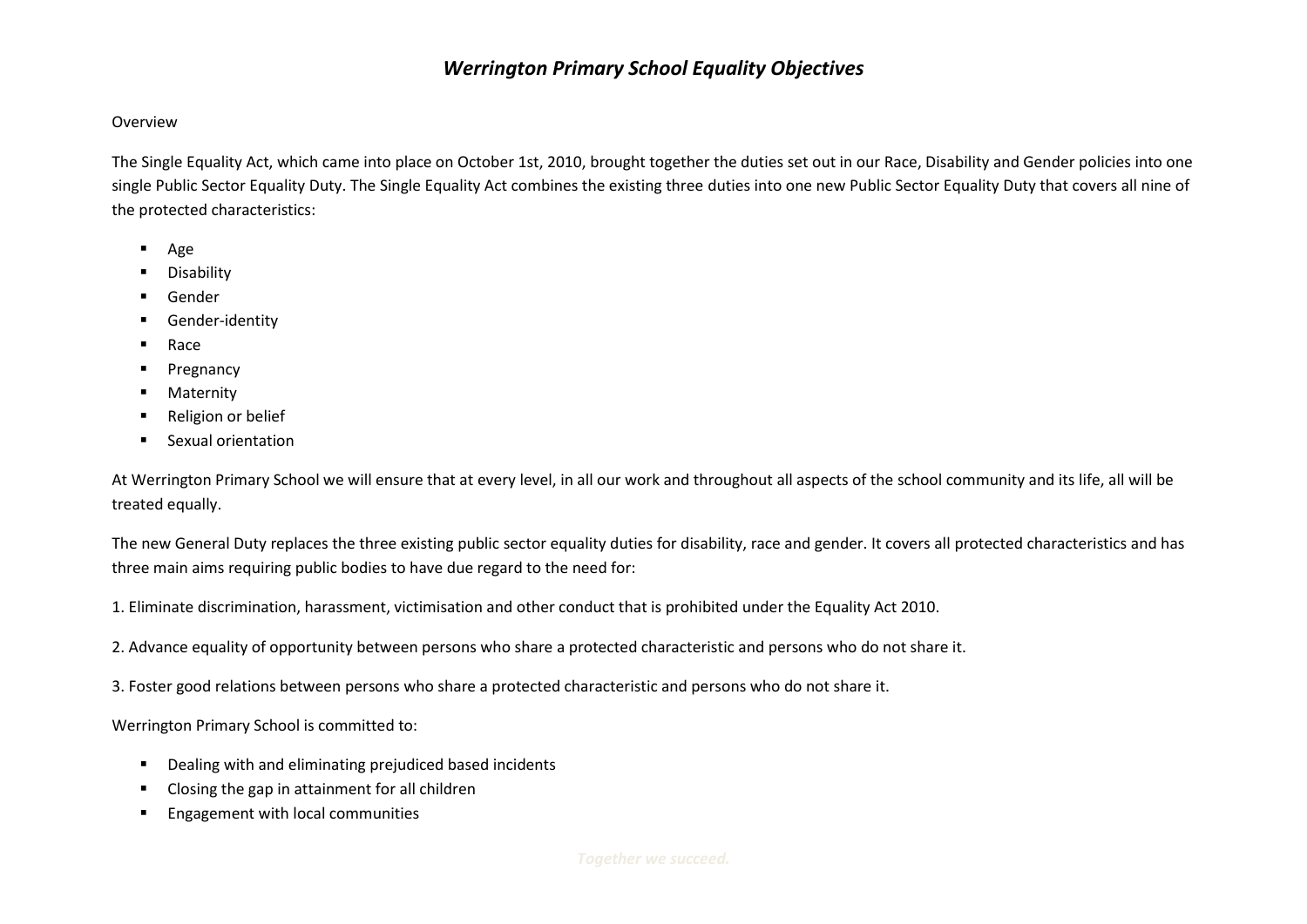## *Werrington Primary School Equality Objectives*

**Policies and practices that promote equality and address inequalities** 

The Leadership Team and Governors at Werrington Primary School will annually review how well we achieve these aims with regard to the protected groups under the Equality Act.

## **Werrington Primary School Equality Objectives 2016-2020**

| Objective               | Link(s) to UN | Action(s)                                                                     | Timescale  | Impact                  |
|-------------------------|---------------|-------------------------------------------------------------------------------|------------|-------------------------|
|                         | Convention    |                                                                               |            |                         |
|                         | on the Rights |                                                                               |            |                         |
|                         | of the Child  |                                                                               |            |                         |
| Ensure that rapid       | Article 2     | Monitor planning to ensure that SEND pupils are accessing quality first       | Ongoing    | Performance of SEND     |
| progress is being       | Article 12    | teaching                                                                      |            | pupils improves and the |
| made by SEND pupils     | Article 17    | Target interventions through provision map                                    | Summer '17 | attainment gap          |
| in reading, writing and | Article 28    | Monitor delivery of interventions and provide further training in light of    | Autumn '17 | between non-SEND        |
| maths                   |               | monitoring                                                                    |            | pupils narrows          |
|                         |               | Ensure there is clear entry and exit data for individuals accessing           | Autumn '16 |                         |
|                         |               | interventions                                                                 |            |                         |
|                         |               | Use data to monitor progress and re-allocate interventions - improve use of   | Summer '17 |                         |
|                         |               | data analysis to inform planning                                              |            |                         |
|                         |               | Ensure SEN Code of Practice is understood and embedded across the school      | Ongoing    |                         |
| Ensure that             | Article 2     | Appoint Pupil Premium Champion to help secure improvement in progress         | Autumn '16 | Performance of          |
| accelerated progress    | Article 12    | and attainment of disadvantaged pupil                                         |            | 'disadvantaged pupils'  |
| is made by              | Article 17    | Monitor planning to ensure that pupil premium pupils are accessing quality    | Spring '17 | improves and the        |
| 'disadvantaged pupils'  | Article 28    | first teaching                                                                |            | attainment gap          |
| in reading, writing and |               | Target interventions through provision map                                    | Autumn '17 | between 'non-           |
| maths                   |               | Monitor delivery of interventions and provide further training I light of     | Autumn '17 | disadvantaged pupils'   |
|                         |               | monitoring                                                                    |            | narrows                 |
|                         |               | Ensure there is clear entry and exit data for individuals accessing           | Autumn '16 |                         |
|                         |               | interventions                                                                 |            |                         |
| Ensure that boys        | Article 2     | Ensure rigorous monitoring and use of data                                    | Autumn '16 | Performance of boys     |
| make accelerated        | Article 12    | Further raise boys aspirations using engagement programmes                    | Spring '18 | improves and the        |
| progress and narrow     | Article 17    | Ensure appropriate and effective classroom interventions are in place         | Autumn '17 | attainment gap          |
| the gender gap          | Article 28    | Develop 'boy-friendly' environments (i.e. resources, activities, role models, | Summer '17 | between boys and girls  |
|                         | Article 29    | competition, challenge etc.)                                                  |            | narrows                 |